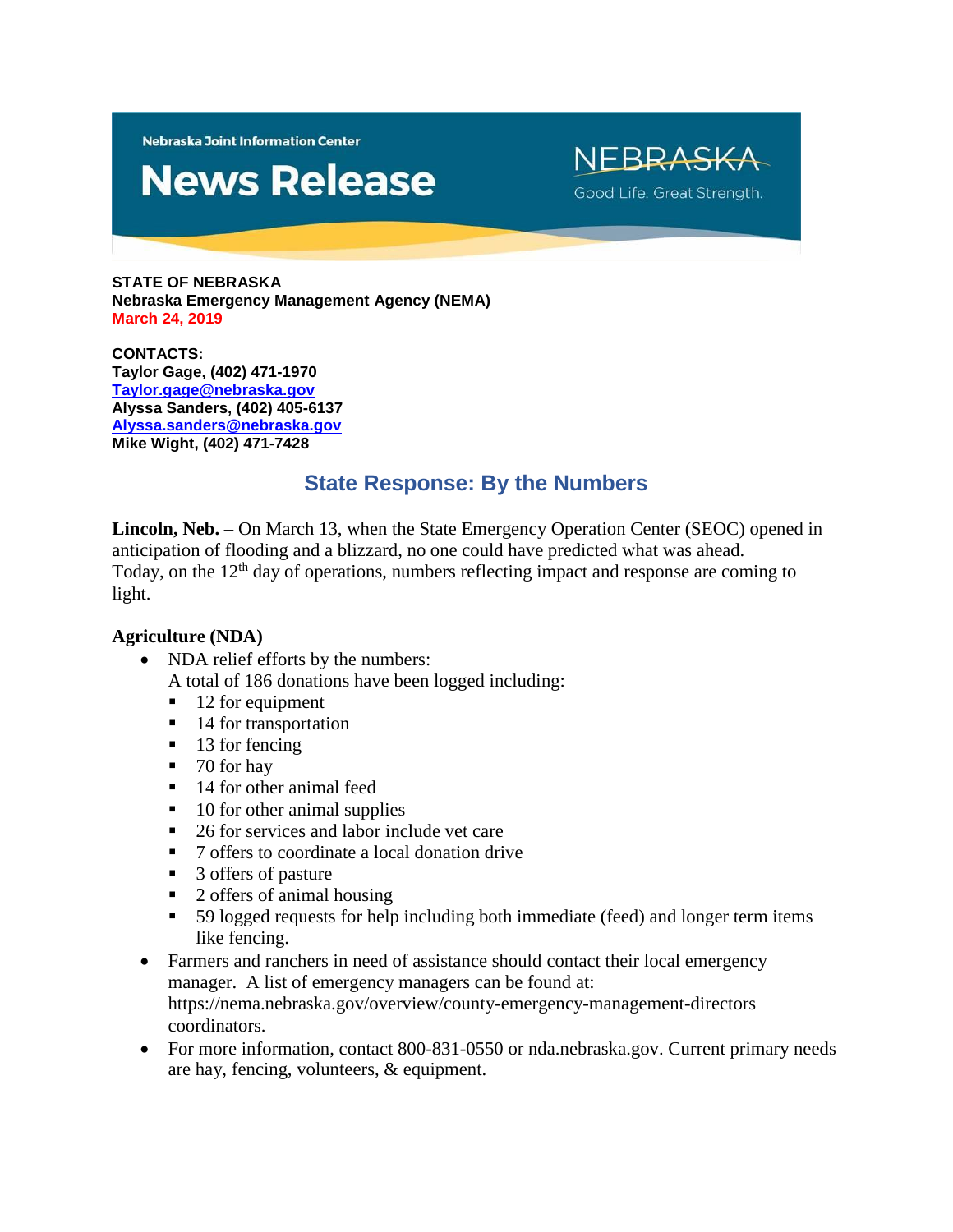## **Department of Environmental Quality (DEQ)**

The Nebraska Department of Environmental Quality (NDEQ) and the Department of Health and Human Services have been working to ensure safe drinking water is restored to flood affected communities.

Of the 606 community public water systems across the state, 14 were temporarily unable to provide water to customers, nine boil-water advisories have been issued, and five do-notconsume advisories have been issued. Full service has been restored to all but four systems, with five boil-water and four do-not-consume orders still in place as of Sunday morning.

Producers who have lost livestock are asked to photo document losses and bury animals according to regulations. Renderers are unable to get to some sites and are cannot keep up with demand. Information of burial can be found on the DEQ website: <http://deq.ne.gov/Publica.nsf/Pages/06-201>

NDEQ and the Nebraska Energy Office is working with power industry and pipelines to ensure reliability and continuous service. NEO is also working with weatherization and loan participants offering low interest loans for HVAC and other energy efficiency issues for flood recovery.

Other NDEQ activities include:

- Through cooperation with EPA Region 7 and DHHS, a mobile testing laboratory was set up in Fremont, Norfolk, and Verdigre to help private well owners determine their water quality. Through March 23, 226 private well samples were analyzed for total coliform and E. coli bacteria. The public was very receptive and thankful. Approximately 30% of the results indicated the presence of bacteria.
- Working with FEMA and EPA to activate special disaster assistance in collecting, managing, and proper disposal of containers of hazardous substances.
- Currently working with 94 animal feeding operations to ensure their waste water lagoons are able to sustain their integrity during flooding and increased runoff conditions.
- Working with individuals and communities for overall recovery and restoration of vital services.
- Working with livestock producers on safe disposal of animal mortalities and other flood affected products.
- Coordinating with local emergency at the county and community level for specific and special needs.
- Working with Nebraska Department of Transportation concerning construction storm water permitting. Normally, notification related to construction stormwater permits should be submitted prior to construction, but flood recovery work defers the submission up to 30 days.
- Assisted the Ethanol industry to allow production to continue through waived notification requirements since transportation of rail has been compromised.
- Developed critical guidance documentation for affected communities and individuals to outline safe and efficient handling and disposal of flood debris.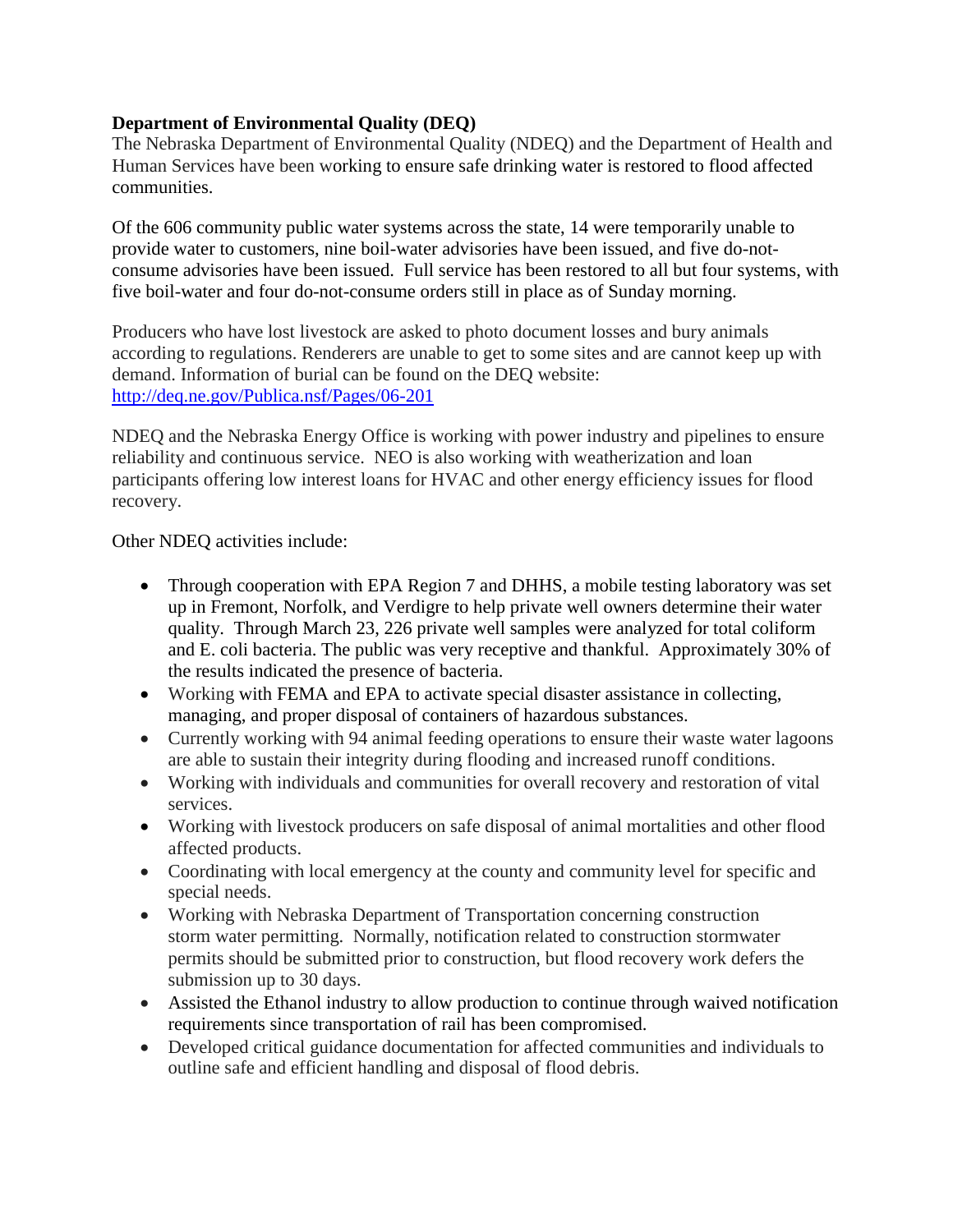## **Department of Health and Human Services (DHHS)**

- DHHS has facilitated the movement of over 400 pallets of bottled water, or roughly 21 full semi-trucks. This includes deliveries into warehouse storage, delivery from warehouse to impacted sites, and direct delivery to impacted sites.
- Currently tracking hospital and Emergency Medical Services (EMS) status and availability. One hospital has stopped taking patients due to flood damage (Lynch), and a second hospital prepared to evacuate (though no evacuation was ultimately needed).
- Eight nursing home facilities were evacuated, including over 200 residents. Residents are beginning to move back to the facilities.
- Two assisted living facilities were evacuated; all residents have since been allowed to return.
- Providing behavioral health staffing for the NEMA call center.

## **Department of Transportation (NDOT)**

- Inspection teams have been out assessing damage and prioritizing repairs.
- To date, 1309 miles of highway have reopened; 258 miles of highway are still closed.
- There are 15 damaged bridges on State Highways.
- NDOT District 2 worked to find a low-water route for supplies into Fremont that brought much needed supplies. Fremont had been cut off, because all highways in and out were closed.
- For road conditions, contact 511, [www.511nebraska.gov,](http://www.511nebraska.gov/) or download the free mobile app.

## **Federal Emergency Management Agency (FEMA)**

Since the declaration by President Donald J. Trump, homeowners and renters in nine counties in Nebraska (Butler, Cass, Colfax, Dodge, Douglas, Nemaha, Sarpy and Washington) who were impacted by the severe weather events beginning March 9, 2019, are eligible to apply for federal disaster assistance.

Additional counties may be added assessments are completed and submitted to FEMA.

FEMA suggests the following steps be taken to being recovery:

- **Report your damage to your local emergency manager.** This helps provide information about locations and extent of damage that can be used to assess additional recovery needs for your jurisdiction.
- **Call your insurance agent.** There may be coverage for your losses under a traditional homeowner's or renter's policy or under a flood insurance policy.
- **Document your damage.** Take photos or video. Make lists of damage items.
- **Register with FEMA.** The process is free, take about 20 minutes and is available three ways:
	- o Register online at [www.DisasterAssistance.gov](http://www.disasterassistance.gov/)
	- o Use your smartphone to register through [http://m.FEMA.gov;](http://m.fema.gov/) click "Apply Online for FEMA Assistance," and you will be directed to [www.DisasterAssistance.gov.](http://www.disasterassistance.gov/)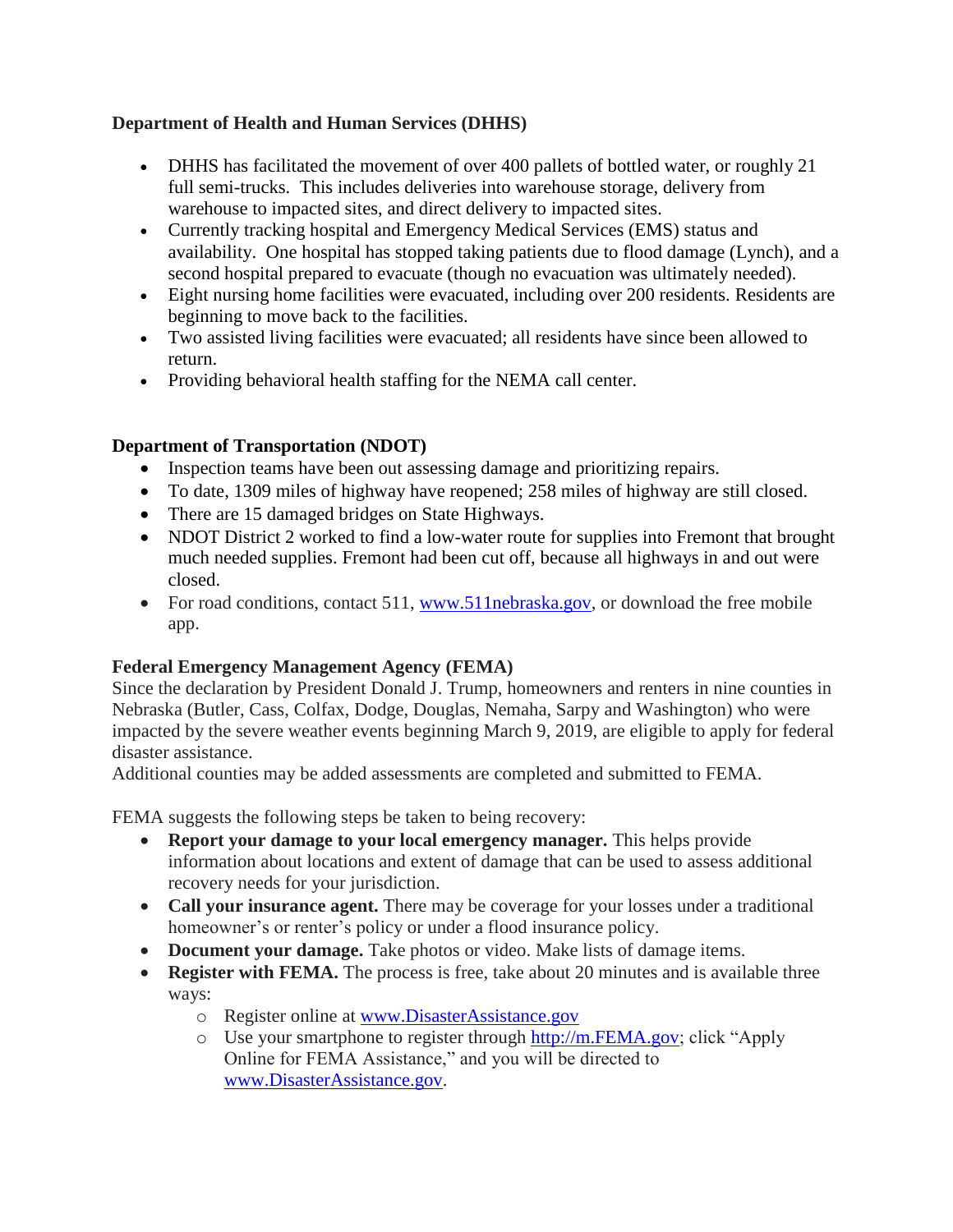- o Register by phone using FEMA's toll-free registration line by calling 800-621- FEMA (3362). If you use TTY, call 800-462-7585 or use 711 or Video Relay Service (VRS) to call 800-621-3362. Telephone registration is available 7 a.m. to 10 p.m. seven days a week.
- **Be ready to register.** When calling the FEMA number, be prepared to provide your current address, the address of the damaged property, contact information where FEMA can reach you, your social security number, the makeup of your household (occupants), insurance, and income information.
- **Register, even if you are insured.** Your insurance may not cover everything, and some damage may not show up until later. Do not wait until you have settled with your insurer to register with FEMA.

## **Nebraska 211**

The Heartland United Way 211 is a resource for information including shelter needs, cleanup, food, clothing, etc. If you encounter difficulty reaching them by dialing 211, please call 866-813- 1731.

## **NEMA**

- The State Emergency Operations Center (SEOC) continues to address needs and direct resources across the State. NEMA coordinated efforts to get technicians onto the lateral well fields on the Platte River near the Ashland Bridge to repair electrical service to the well pumps that serve the city of Lincoln.
- The NEMA website [www.nema.nebraska.gov](http://www.nema.nebraska.gov/) is a good resource for current conditions, photos and video, and information on what to do after returning home.
- The NEMA call center has fielded more than 150 calls.

## **NEMA Call Center 402-817-1551**

NEMA Joint Information Center has established a hotline currently staffed 24-hours-a-day to connect those impacted with needed resources. When possible, the call center is staffed with Spanish speaking operators and mental health professionals.

## **Nebraska National Guard (NENG)**

The NENG has delivered:

- 12 pallets of water
- $\bullet$  300 cots
- 9 pallets of medical supplies
- 320 slung sandbags at Linoma Beach
- 500 total sandbags placed at Cooper Power Plant
- 230 sandbags placed at Loup Canal
- 22 bales of hay dropped for cattle feeding in Columbus and Richland

In addition:

- 111 people, 13 pets have been rescued
- 400+ NENG personnel are supporting relief efforts